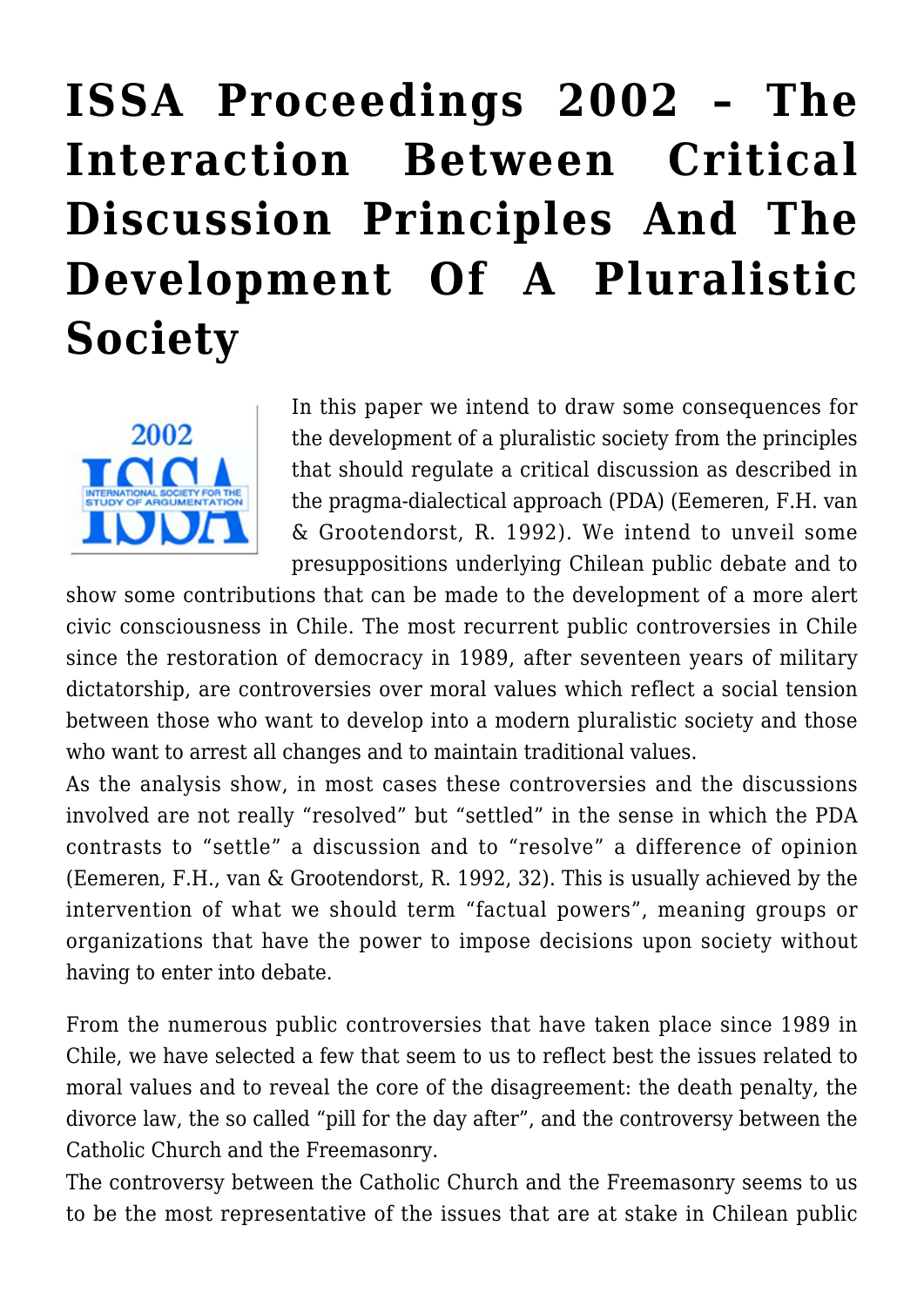debate, while at the same time enables us to hint at some general conclusions regarding what a critical discussion about values and moral principles entails. In what follows, we shall present some of the controversies that have been the object of interest in public debate in Chile such as they appeared in the press, that is to say, as they were available to every citizen and not as they may have been treated in specialized literature. Next, we shall introduce some necessary distinctions in order to clear the way towards a possible solution of the conflicts presented, and we shall reflect on the ideal of reasonableness underlying the PDA critical discussion principles and on Ernst Tugendhat's ethical ideal of a moral community of universal mutual respect and their application to the building of a pluralistic society in Chile.

#### *1. The death penalty*

Although, since its abolition by Parliament in 2001, the death penalty no longer represents a central concern for public opinion in Chile, we consider that an analysis of the controversy about it provides a good starting point to reflect on the moral principles that are presupposed on each side.

The following is a summary of the main arguments, as they appeared on several letters to the editor or columns of opinion in the leading Chilean newspaper, *El Mercurio*.

The first project of a law for the abolition of the death penalty was presented in 1990, during the first democratic government to rule after the military. From that moment on the different views expressed have centered on two main principles. According to a newspaper article (Pamela Aravena, *El Mercurio*, April 8, 2001), the two standpoints can be summarized as follows: The first, in favor of abolishing the death penalty, is based on an appeal to the obligation of respecting the criminal's right to life and rehabilitation. The opposite stanpoint, in favor of maintaining the death penalty, is based on the right of society to defend itself from the most perverted criminals. This position was also backed by at that moment recent decisions by the law courts to condemn to death offenders that had been found guilty of the rape and murder of children.

In a subsequent moment, the discussion focused on the effectiveness of the death penalty. Those in favor of abolishing it argued that the death penalty lacked the dissuasive power that its supporters attributed to it. Due to the unfavorable climate around it, the law project of abolishing the death penalty did not prosper and the controversy remained unresolved. It was reactivated, however, shortly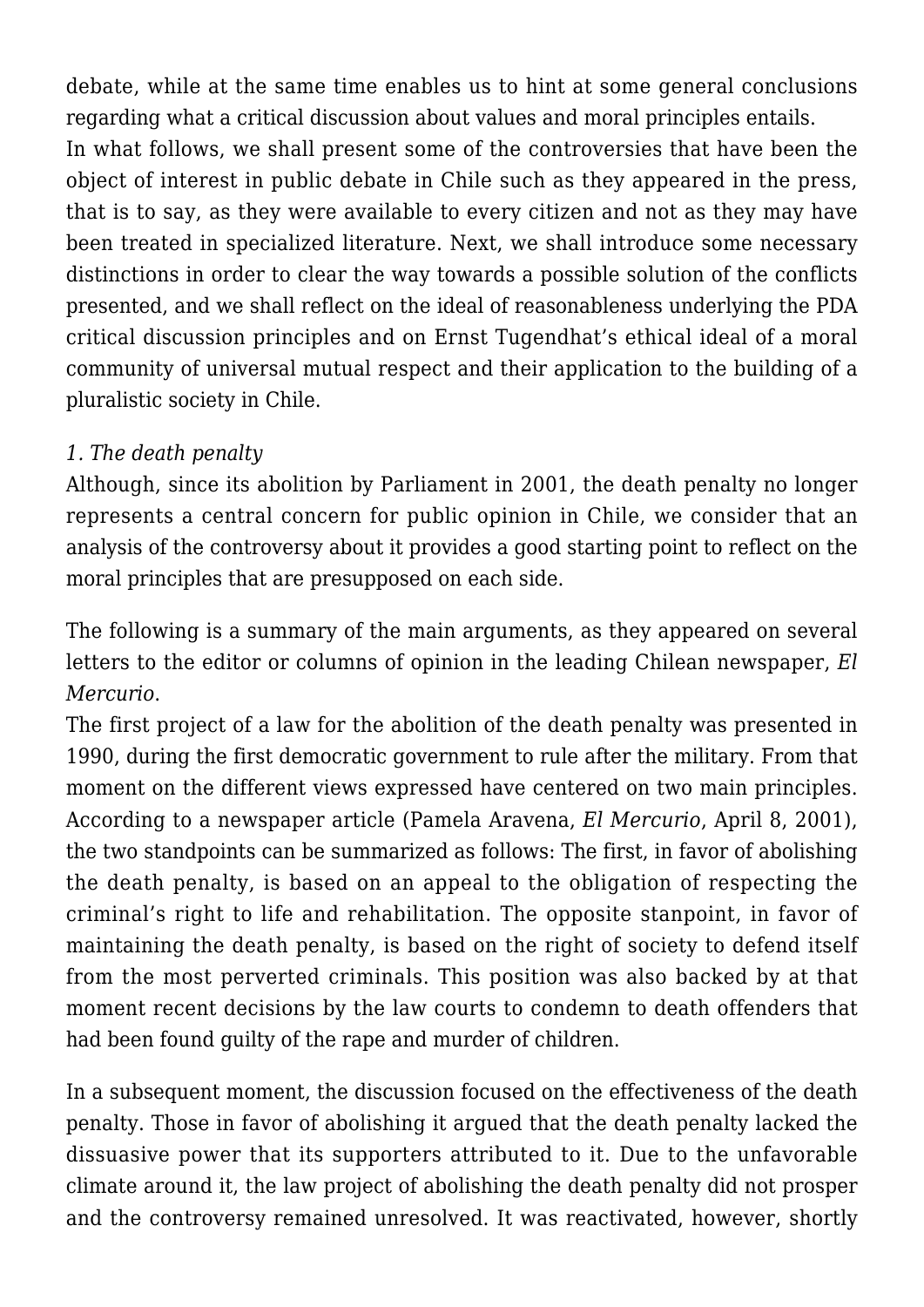before its abolition in April 2001. The new context was provided by the decision of subscribing the American Convention for Human Rights ("Pacto de San José"), which entailed the abolition of the death penalty. Part of the debate centered on the legitimacy or illegitimacy of the death penalty from a Catholic perspective. For Catholics who oppose the death penalty, the foundations of their standpoint are in the Bible, insofar as it establishes that life is sacred and that to impose the death penalty is, therefore, to seize and hold a right that belongs only to God (Sergio Peña y Lillo, *El Mercurio*, July 18, 2001). For other Catholics, however, the Bible allows the death penalty. In fact, Jesus himself would have recognized this in accepting Pontius Pilate's right to judge and to condemn him. (Hugo Tagle, *El Mercurio*, August, 14, 2000). The trouble with this presentation is double, since it not only presupposes the authority of the Bible, but also requires reaching an agreement about its interpretation.

Finally, the Catholic Church supported the abolition of the death penalty, although it did so from a pastoral point of view and not from a dogmatic one (Alejandro Guzman, *El Mercurio*, July 22, 2000).

Another part of the debate centered on whether, despite its abolition, the death penalty could be restored. According to the Agreement of San José ("Pacto de San José"), once the death penalty is abolished it cannot be reinstalled. The problem with this is that, as some have argued, the death penalty has not been really abolished in Chile. It was only abolished for civil trials, but not for military trials under a state of war (Hernán Montealegre, *El Mercurio*, August 19, 2001). This is a fact that reveals the absence of a serious discussion and the presence, instead, of a decision considering "the country's best interest", which means projecting a better image in the international forum. On the other hand, since a state of war in Chile is something that seems absolutely unthinkable these days, it is understandable that this part of the controversy has ceased to attract public interest, despite the fact that during the military regime over 2000 people were executed in Chile aside of any legal procedure (Jaime Castillo, *El Mercurio,* April 19, 2001). The fact that this issue has not been taken up reveals the shallowness of the debate. One should expect a much deeper discussion about the foundations that should lead to maintaining or abolishing the death penalty.

#### *2. The divorce law*

The controversy over a divorce law has a long history. Since 1940 many law projects have been presented and rejected in Parliament. It may seem strange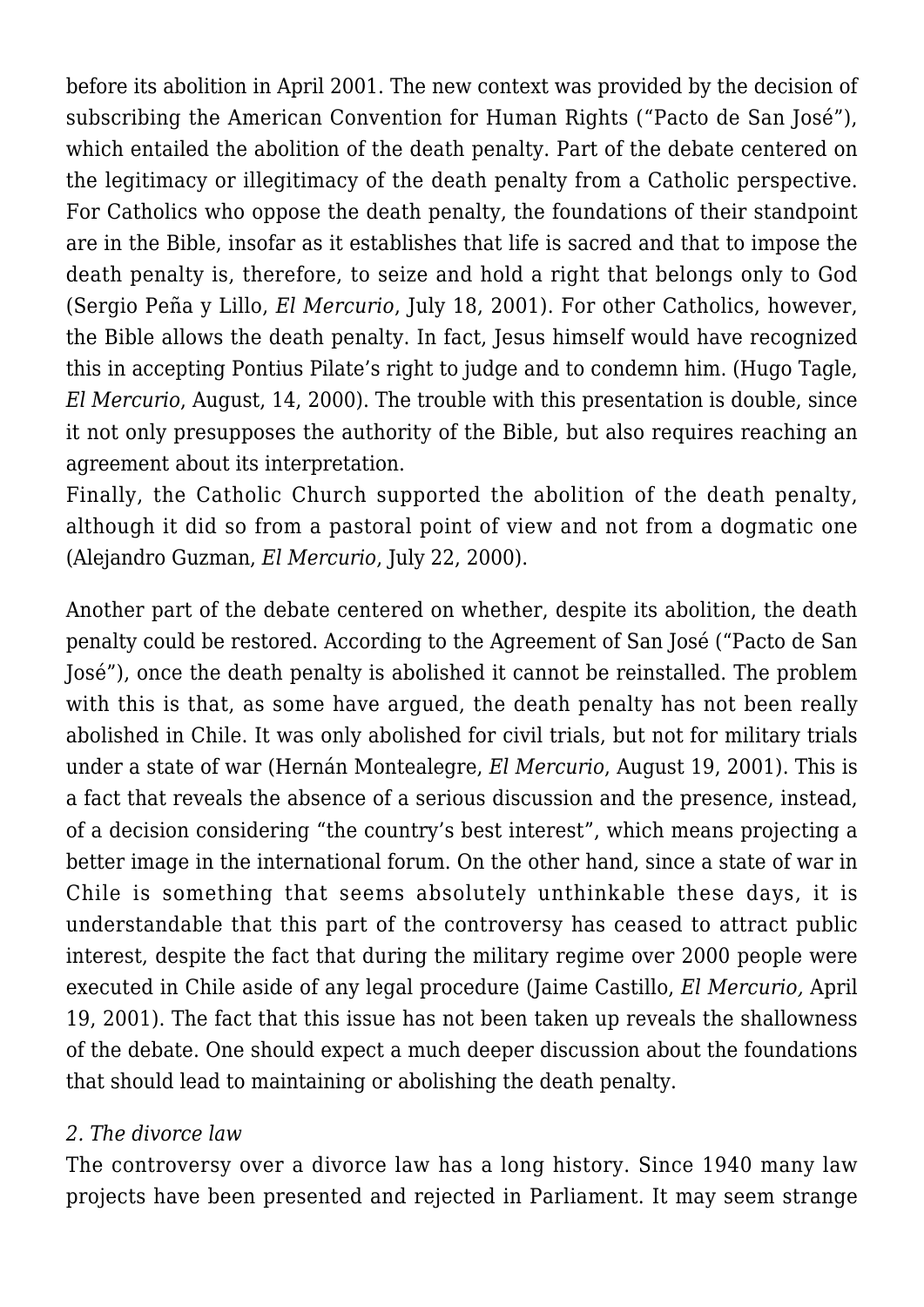that Chile lacks a divorce law, but this doesn't cause much trouble in practice, since it is not so difficult to get an annulment of the marriage contract by a legal trick consisting in both members of the marriage couple agreeing to declare that the address stated in the marriage act is not the correct one. In practice, what we have is a very permissive annulment law.

The controversy has been reopened by the fact that the presentation of a project of law concerning divorce has been in the political program of the three governments of the "Concertación" (the coalition of parties that have governed the country since the restoration of democracy). The need to have a divorce law has been argued precisely on the grounds that it is necessary to put an end to the annulment fraud, and also that in the present situation the children of annulled marriages are left in a state of disprotection. The Catholic Church, however, has persistently opposed the divorce law project.

The controversy centered around two issues. One of the central issues taken up in the discussion is the impact of a divorce in the children. The other central topic is whether the Catholic Church's opposition to legislating about the divorce is an intolerable imposition on the non Catholic members of society. Concerning the influence of divorce on the children, those against the divorce law argued that divorce destroys the family and harms the children, especially so from a psychological perspective. (Father Jaime Fernández, pastoral Vicar for the Family, *El Mercurio*, Sept. 11, 2001). This view has been opposed arguing that the empirical evidence on which it is based is rather questionable for various reasons: *First*, to determine the effect of divorce on the children is difficult, since it does not affect them in the same way. Some children suffer very much; others adapt themselves to the new situation and recover themselves with little difficulty. (Psychologists Carmen Luz Méndez and Fernando Coddou, *El Mercurio*, May 18, 2001).

*Secondly*, the effect of divorce on children has to be compared with what happens to the children of annulled marriages and not only with the children of stable marriages (Ignacio Salas, *El Mercurio*, Nov. 18, 2001).

*Thirdly*, a correct evaluation of the effect of divorce on children requires to measure also the psychological impact that living in a home where the members of the married couple don't get along well may have on the children (Jorge Gómez, *El Mercurio*, July 12, 2001).

*Fourthly*, the conclusion that divorce harms the children is based on studies that have been carried on in societies with a cultural context very different from the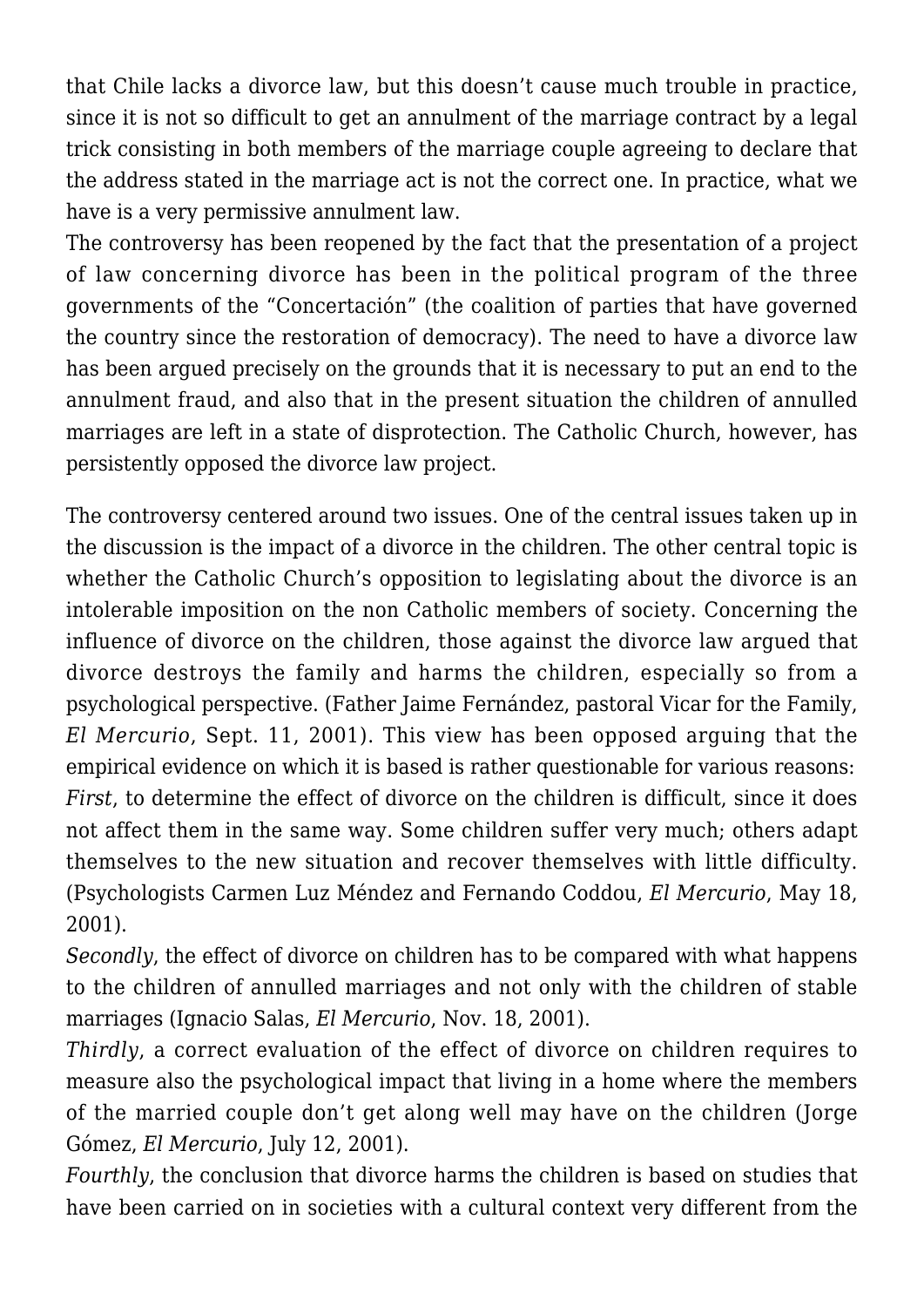Chilean. For instance, effects of the divorce law in the US are presented without comparing the text of the law or the cultural differences in both situations. Or correlations are presented which appear to be extremely far fetched, as for instance a correlation between the divorce rate and the suicide rate, or the divorce rate and the economic development in Denmark (Jorge Vásquez, *El Mercurio,* Nov.11, 2001).

The second part of the controversy centered on the legitimacy of a divorce law. The position against a divorce law argued that the thesis would be a law against the indissoluble character that marriage should have as a commitment for life. Among the arguments presented by those in favor of this view are the following: 1. The indissolubility of marriage rests on basic moral principles that all people must respect, so that no respecting it would lead to a moral weakening of society in general, which "would be equivalent to accepting the violation of a norm such as the one that prohibits murder" (José Joaquín Ugarte, *El Mercurio*, Nov. 21, 2001).

2. Even a restrictive divorce law (that is, one that admits only a very specific reasons for it) would not be acceptable, even as a lesser damage, because any form of divorce would open the door to marriage forms that debase it to the mere satisfaction of subjective desires and necessities, such as a marriage between homosexuals would be (Cristóbal Orrego, *El Mercurio*, Sept. 16, 2001).

3. Divorce is not acceptable because marriage, by its own nature, implies a commitment for the whole life (José Joaquín Ugarte, *El Mercurio,* Nov. 21, 2001).

The weakness of these arguments is manifest. They don't even attempt to justify the assumptions on which they are founded, with the result that they incur in circular reasoning. If marriage is defined as a commitment for life, it is indissoluble by definition, and divorce (the dissolution of marriage), of course, is not acceptable. The questions that the arguers do not address are the following: What are the basic moral principles obligatory to all on which the indissolubility of marriage rests? Why would a divorce law weaken society morally and lead to debased forms of marriage?

This position has been much criticized also for its lack of realism, since in the face of the obvious number of marriage ruptures they still maintain that "there are very few ruptures that cannot be remedied inside the marriage itself" (José Joaquín Ugarte, *El Mercurio*, Nov. 21, 2001).

The position in favor of the divorce law argues that the law is required precisely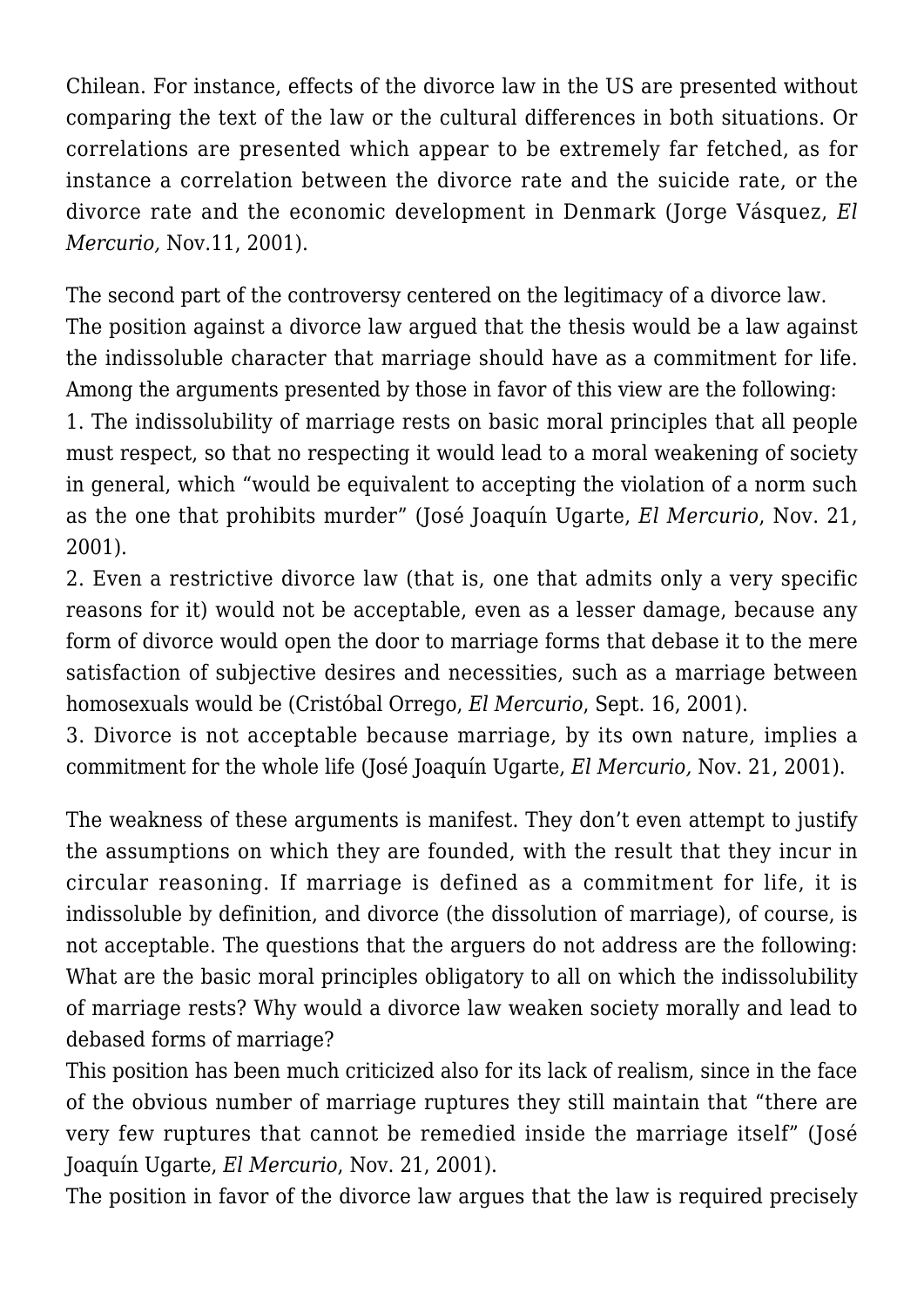because of the numerous marriage ruptures and that these should be regulated in order to protect the rights of the spouses and the children.

Those in favor of a divorce law argue that it is senseless to think, as the people who are against it do, that the existence of a divorce law would cause or stimulate marriages ruptures (Carlos Peña, *El Mercurio*, July 3, 2001). In fact, empirical observations would show that ruptures are inevitable, and this is the reason for wanting to regulate them by law. Moreover, failing to do it could mean a submission to a particular group, with a particular conception of marriage. Favoring this conception and arbitrarily imposing the idea of an indissoluble marriage to the whole of society, instead of making room for a more flexible idea that admits the possibility of a rupture, would be attempting against the conception of a pluralistic society (Jorge Gómez, *El Mercurio*, July 12, 2001).

Underlying this debate is the issue of personal autonomy. Those in favor of a divorce law consider that the people who are facing a rupture are the best qualified to judge for themselves what they ought to do. Society's failure to respect their right to decide in this matter would mean that society exercises a sort of moral tutelage on them, which would contradict the principles of pluralism and respect for autonomy.

## *3. The "pill for the day after"*

The controversy began in 2001 when the government, through the Public Health Institute (Instituto de Salud Pública, IPS) authorized the use of the drug *Levonorgestrel*, better known as "the pill for the day after", an emergency contraceptive to be taken after having sexual intercourse. ISP officials justified the use of the pill in extreme cases such as rape or incest.

The Catholic Church expressed its disapproval of the measure and some conservative groups presented a case before the tribunals arguing that the pill was abortive, not just contraceptive. This made it possible to start an indirect public controversy over abortion, which had not been possible before, since abortion is explicitly prohibited as homicide in the 1980 Constitution.

Before the Court's decision that pronounced *Levonorgestrel* illegal (August 30, 2001) on the grounds that it was against the right to life, some members of the scientific community had pointed out that the judges were not taking into consideration all the scientific evidence available (Fernando Zegers, *El Mercurio*, March 18, 2001).

The debate turned out to be somewhat confuses, since many different issues were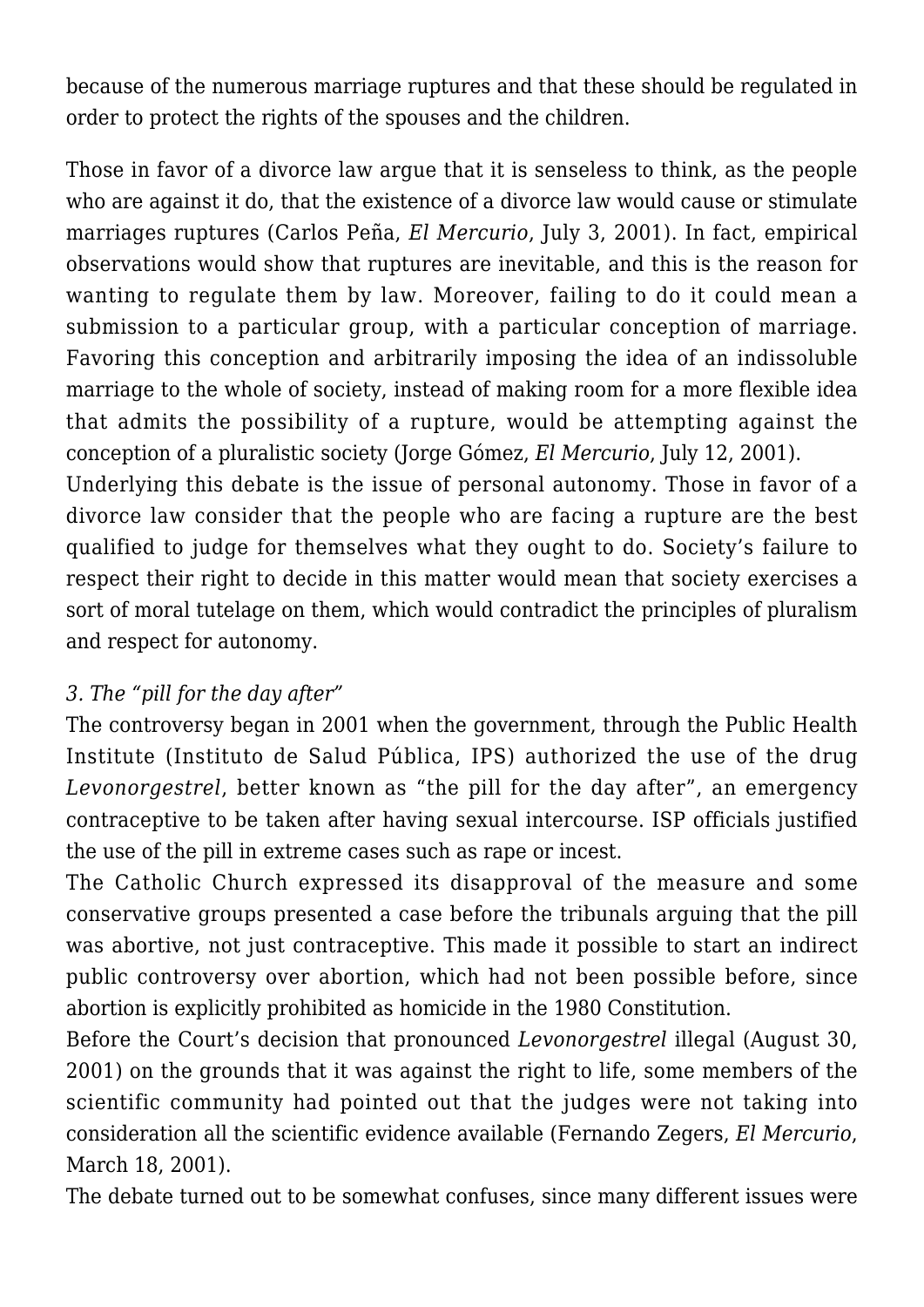being discussed at the same time.

One of the important issues has become to determine whether the pill is abortive. Scientific studies on the effects of the pill had led some people to maintain that it is not abortive, because it only prevents the nestling of the fertilized ovum, and, according to the *World Health Organization*, human life starts with this nestling, since only then the fertilized ovum becomes viable as a human being. Moreover, human reproduction experts have claimed that the pill does not interfere with the fertilized ovum's development once it is already nestled (Dr. Ramiro Molina, *El Mercurio*, March 20, 2001).

Against this view, it has been objected that scientific studies do not show conclusively that the pill does not interfere with the fertilized ovum already nestled and that, therefore, it cannot be considered proven that the life of a future human being is not endangered by the use of the pill. As long as there is doubt, the use of the pill should be prohibided (Juan Ignacio Donoso, *El Mercurio*, Oct. 10, 2001).

To make things worse, human reproduction experts do not agree on whether the fertilized ovum, before its nestling, should be considered a future human being. For some of them, a fertilized ovum is an individual of the human species (Carlos Valenzuela, *El Mercurio*, April 23, 2001), but for others it is not possible to determine this on a purely empirical basis, so that the scientist has to reach a conclusion based on his own personal ethical convictions (Enrique Castellón, *El Mercurio*, April 8, 2001).

Since the dispute between the scientists remained unresolved, the discussion moved to a legal and ethical sphere, trying to define whether the fertilized ovum is a human being or not and what its rights would be before the law.

Some lawyers have argued that the state is under the obligation to protect the life of the *nasciturus* (the one who is going to be born), therefore, the Supreme Court's decision that declared illegal the pill is correct and well founded (Angela Vivanco, *El Mercurio*, Sept. 2, 2001). In addition to this, it has been argued that the fertilized ovum is *ontologically* a human being and has, therefore, the same rights as any other human being (Jose Joaquin Ugarte, *El Mercurio*, May 28, 2001).

Against this, it has been argued that this statement presupposes the acceptance of an ethical doctrine that it is not necessary to accept: "Chile it is a democratic republic and not an Aristotelian one" (Antonio Bascuñan, *El Mercurio*, June 2, 2001).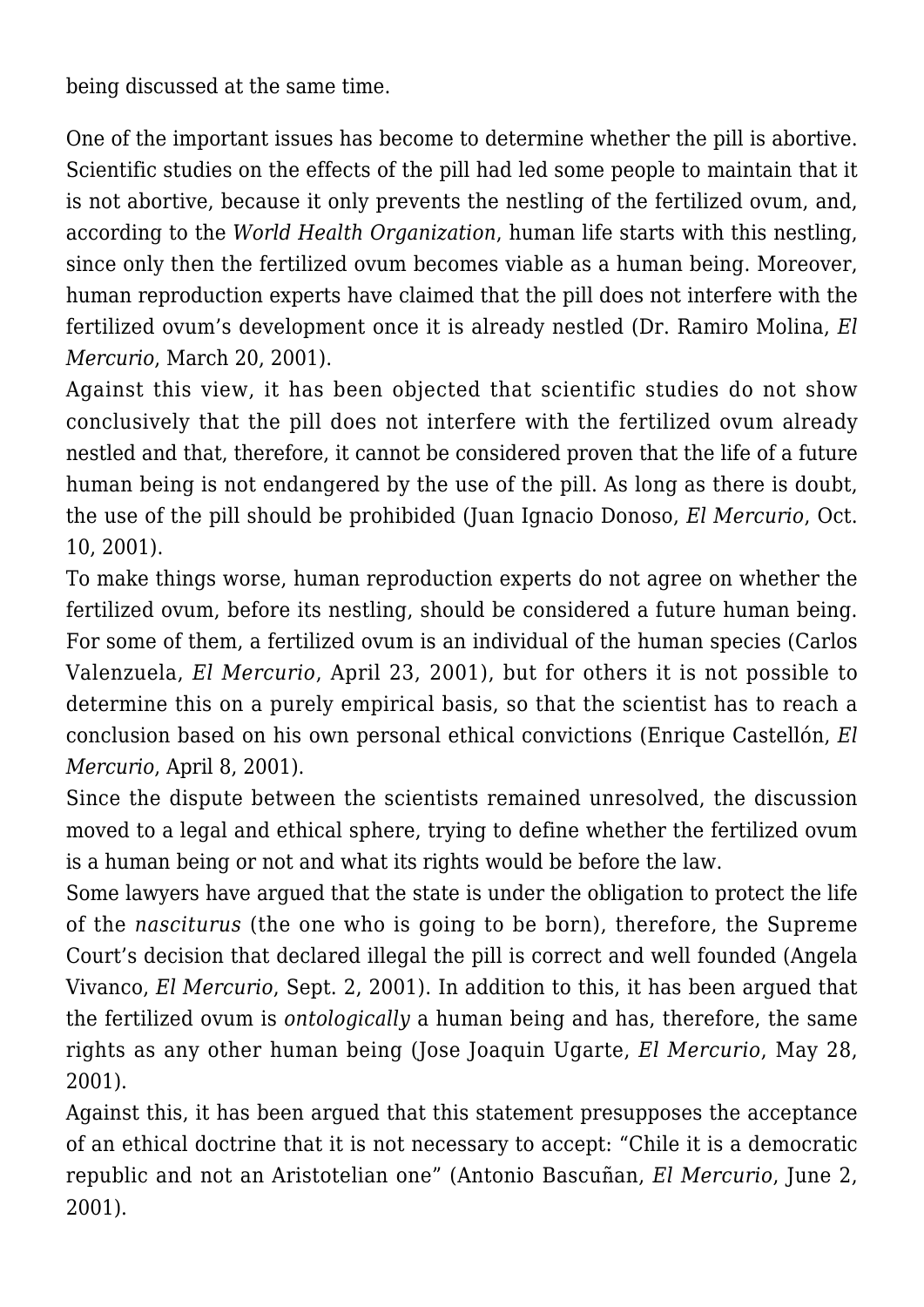Besides, since an embryo'death could only be established when the fertilized ovum has been nestled, and a right can only be protected when there is a subject to whom that right belongs, it would not be possible to protect the right to life before nestling. Moreover, although there is an obligation of protecting the *nasciturus's* rights, these have to be balanced agaisnt the women's rights to autonomy (Antonio Bascuñan, *El Mercurio*, June 2, 2001). Therefore, preventing a woman from using the pill in cases of rape or incest would be against the principles of a pluralistic society.

As in the cases analyzed earlier, the controversy was ended externally by a Supreme Court's decision. As it was to be expected, the government appealed the former Supreme Court's decision that had pronounced *Levonorgestrel* illegal. The main argument used was the pill contained, in a larger dose, the same components that were already in use in other milder contraceptives. In fact, in emergency cases, when they have forgotten to take the regular pill or when the condom fails, many women take the so called "cocktail" of contraceptives, consisting of several doses of the regular pill. In the face of this new evidence the Supreme Court approved the use of a new pill, *Postinol II*, that contains the same substance and produces the same effects as *Levonorgestrel*. The irony of this is that the final decision that settled the discussion was taken without paying any attention to the important scientific and ethical issues raised in the controversy.

## *4. The Catholic Church and the Fremasonry*

In order to understand the context of the controversy between the Catholic Church and the Freemasonry in Chile it is necessary to understand the importance that the Catholic Church is given in the Chilean society. This is due to two reasons. First, the Catholic Church is perceived as a moral authority because of its strong and courageous defense of human rights during the military government. Second, the vast majority of the population identify themselves as Catholic, even when they have ceased to practice the Church's rituals and commandments. This is apparent in the fact that, for most Chileans, all important moments of their life are marked by Catholic rituals, such as baptism, first Holy Communion, marriage and funeral, even when the participants, their parents or their relatives no longer believe in or practice the Church's commandments in everyday life.

Other important thing to notice about this controversy is that this is the first time since the 1973 Coup that the Catholic Church has been so openly and publicly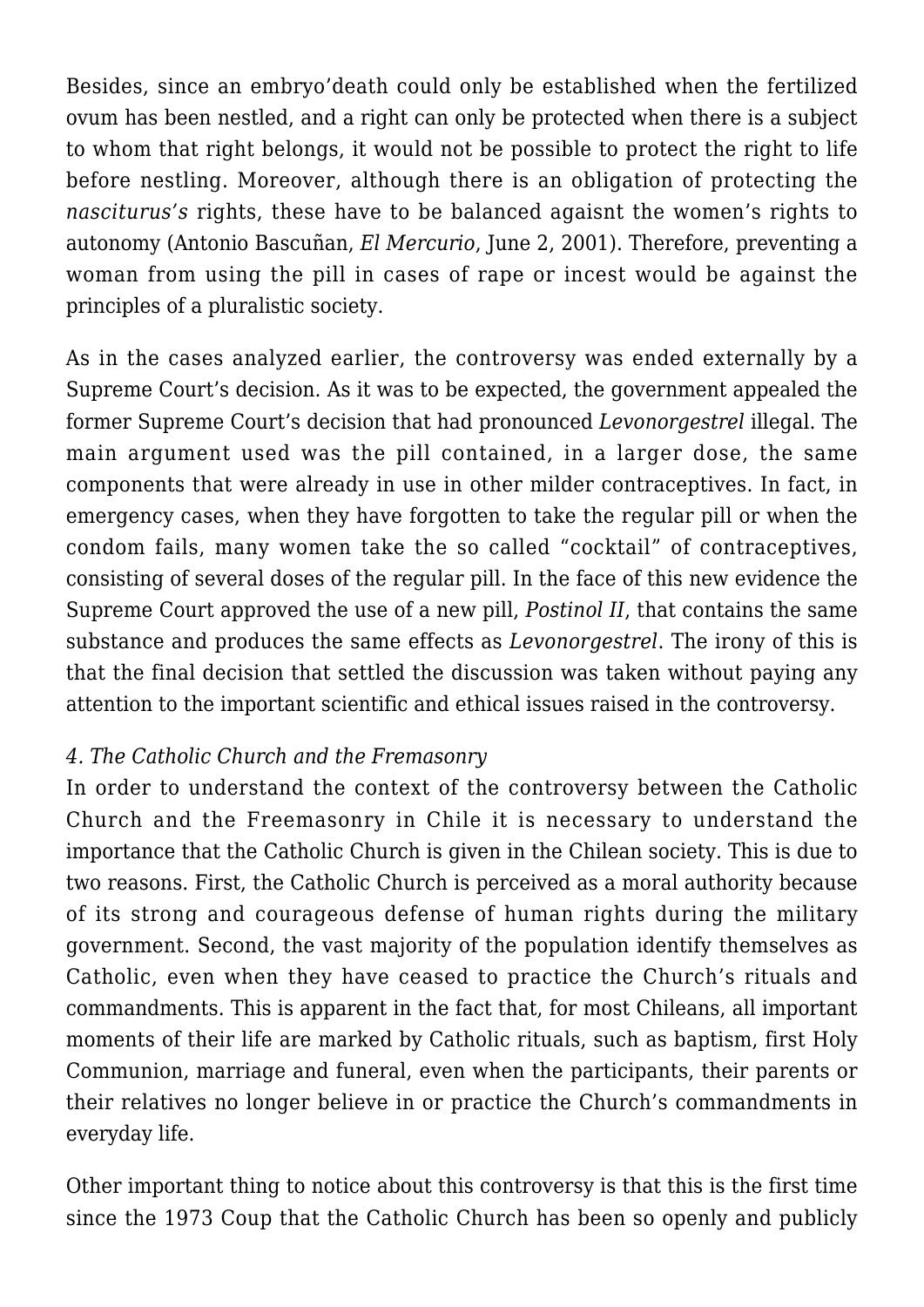attacked in Chile.

For our purposes in this paper, the importance of the controversy is that it shows the tension between an authoritarian conception of morality and an autonomous one.

The controversy was originated by the words of Cardinal Jorge Medina, who declared that Chilean Catholics should vote for the political candidates who are against abortion, the "pill for the day after", the divorce law and euthanasia. Cardinal Medina's words were considered to represent an unduly intervention of the Church in politics and produced strong reactions, especially because Cardinal Medina holds a high office in the Vatican.

The Chilean Church declared that Cardinal Medina's sayings did not represent the Church's official position, but were only his personal opinions, to which he was entitled as any other Chilean citizen. Also, he was in Chile on vacation and not in an official visit.

The strongest reaction against Cardinal Medina's words came through a public statement by the "Gran Maestro", the Head of the Freemasonry, protesting for what he considered an unduly intervention over the citizen's consciousness: "There has always been in Chile a religious [i.e. Catholic] pressure on the civil society, but never before has there been so open an interventionism" (Jorge Carvajal, Head of the Freemasonry, *El Mercurio*, Oct. 23, 2001). According to the Freemasonry's view, the Catholic Church, just as any other member of society, can express their opinions concerning any issue related to moral values, but they should not interfere with the civil society.

A telephonic poll conducted shortly after the Freemasonry's statement was published, showed that 77% of the people consulted strongly agreed with it. The outcome was surprising even for the Freemasonry.

The Freemasonry's main thesis, is that the Catholic Church's intervention represents a threat against the moral autonomy to which every citizen is entitled and that this issue should be made the object of an open public debate (Jorge Carvajal, Head of the Freemasonry, *El Mercurio*, Nov. 18, 2001). This raises the question about the limits of personal moral autonomy and the extent to which the state and social institutions such as the Church are entitled to exercise an influence on it.

As the strong unexpected approval from the people to the Freemasonry's statement seems to show, this is precisely the issue that has been bothering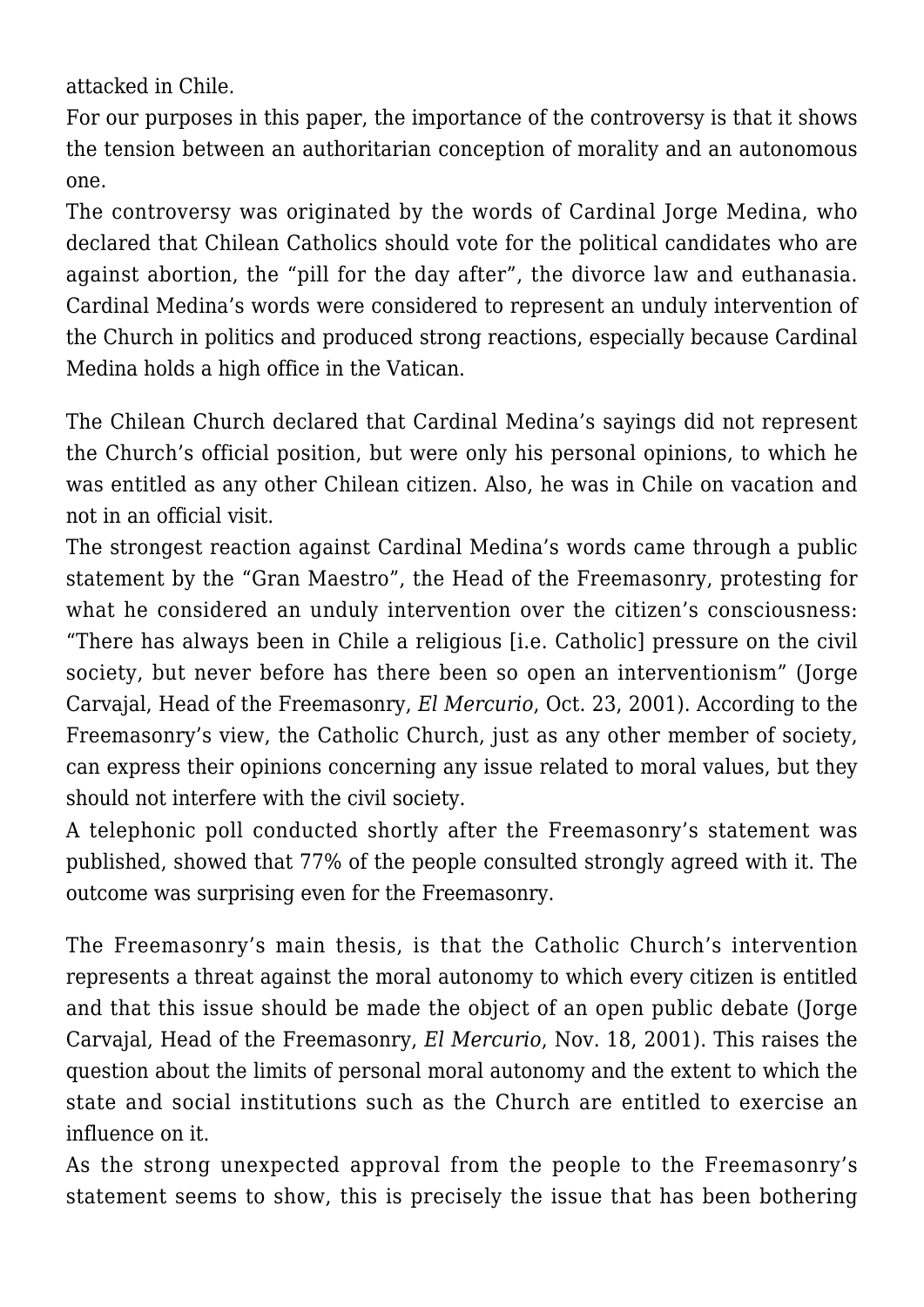Chilean society and has been implicit in the controversies over moral values analyzed in the previous sections. It also shows that the reaction against Cardinal Medina's words was really a reaction against several more or less direct interventions of the Catholic Church and of conservative Catholic laymen, seeking to influence policies and decisions involving moral value issues, as the controversies discussed earlier permit to appreciate.

We think that the controversy between the Catholic Church and the Freemasonry shows a tension between the Catholic Church and civil society which is too complex and which, obviously, has not developed into a critical discussion. Only some discrepancies concerning a few specific topics have been expressed.

The main issue that has been debated is whether the Church has the right to demand from Catholics that they vote for candidates that defend the Church's position concerning moral values. According to the most conservative sectors of it, the Church has the right to demand from its flock that they be coherent with the Church's moral principles.

The Freemasonry's objection to this is that, although the Church has the right to express its opinion, it does not have the right to exercise its power to the point that it results in an interference of the civil consciousness. In a pluralistic society, every citizen should feel free to decide according to his or her consciousness and to vote for candidates that better represent the common good. To put pressure on them so that they vote for candidates who represent a particular group's interests would be against the foundations of a pluralistic society.

The Catholic Church conceded this point. However, since the issue of the limits of personal autonomy has never been debated, it is not clear whether new discrepancies concerning other moral topics are going to come up.

On the other hand, the Freemasonry has not established the foundations on which personal autonomy rests, it has simply defended the right to have a personal ethical option, but it has not clarify whether this implies the recognition of moral norms that everybody must respect. If this remains unclear, the danger of moral relativism is latent, and this is what the Catholic Church criticizes. In fact, in the absence of certain basic moral norms that all people must respect, it is difficult for a pluralistic society to subsist.

## *5. Some necessary distinctions and reflections towards a resolution of the controversies.*

As we have seen, the Chilean controversies over moral value issues are far from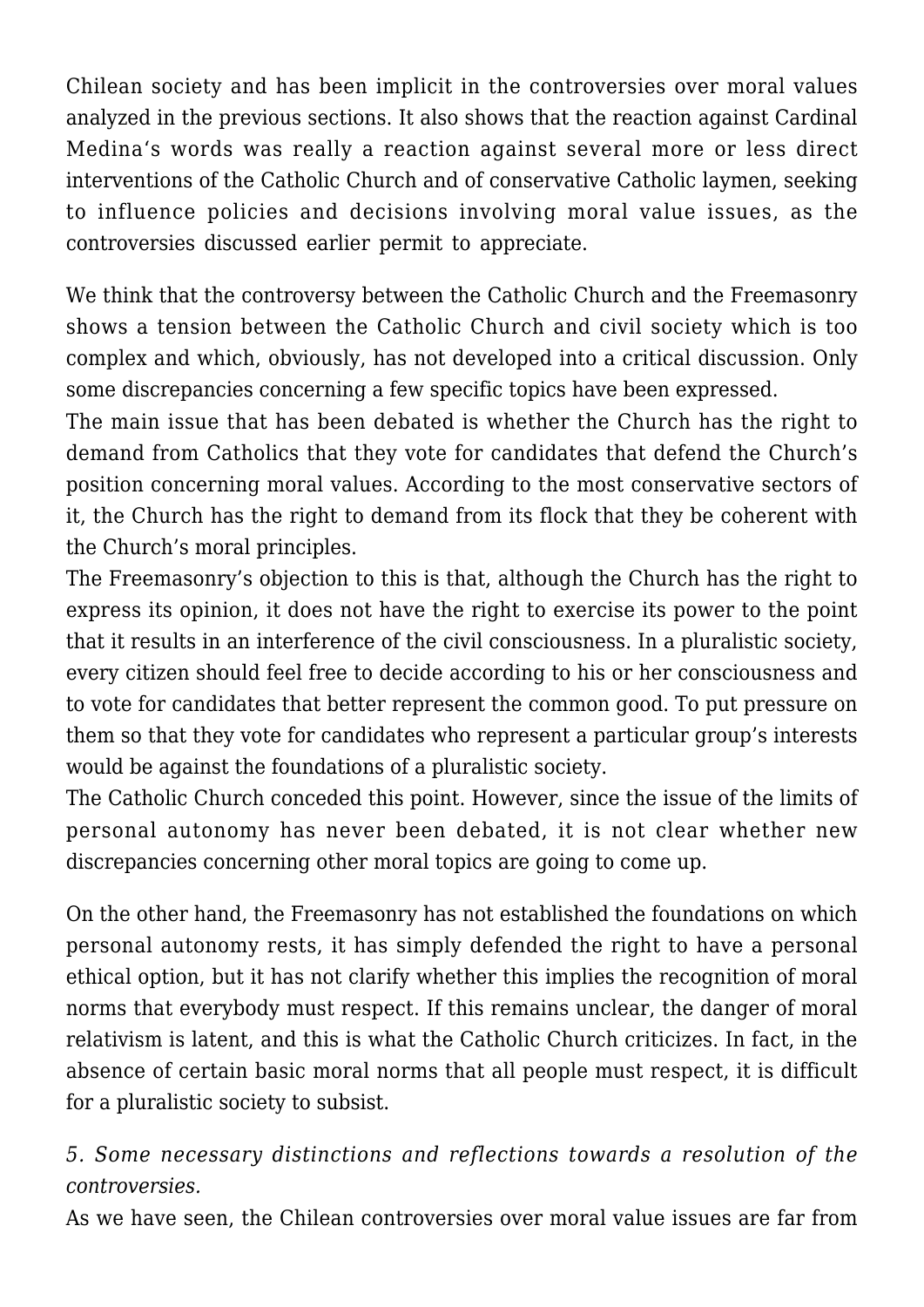being resolved, in a pragma dialectical sense. This is due mainly to the fact that they reflect the tension between two different conceptions of morality.

In order to show how the controversies between the Catholic Church and the Freemasonry, as well as the other controversies over moral value issues, could be approached in the direction of a resolution we think that it is necessary to introduce the following distinctions concerning ethics. In this we follow closely Ernst Tugendhat's ethical theory (Tugendhat, E. 1988).

A first necessary distinction we want to introduce is that between beliefs that ought to be respected and beliefs that ought to be debated. By beliefs that ought to be respected we understand all beliefs that every one of us is entitled to hold in the intimacy of his or her conciousness and should not be forced to defend if he or she does not want to. In oppositions to these, there are beliefs that concern the way we understand our relationships with other people and the obligations we assume they have towards us. We think that beliefs concerning moral norms belong to this group and are, therefore, beliefs that ought to be debated. Since moral norms consist of reciprocal demands to limit each other's autonomy, they and their foundations must be open to debate, unless we were in favor of a non egalitarian system in which one party imposes his or her will arbitrarily upon the other.

In the Chilean controversy between the Catholic Church and the Freemasonry, both parties appealed to the principle of toleration and accused each other of being intolerant. The distinction just made shows that it is not being intolerant to request from the Catholic Church that the moral norms based on religious beliefs be open to debate before they are impose to the whole of society. It is not a question of preventing the members of the Catholic Church from holding their religious beliefs, but of preventing them from imposing those beliefs and their consequences upon other (non believer) members of society

A second necessary distinction is that between *moral* norms that are obligatory for everyone and *prudential* norms that are reasonable guidelines for conducting a better life.

In our opinion, the Catholic Church, and many of the conservative groups that support it, favor a conception of morality that is closest to ancient rather than to modern ethics. According to Tugendhat (1988, 52), one of the main differences between ancient and modern ethics is that the latter is concerned with the foundation of moral norms, whereas as the former is concerned with happiness,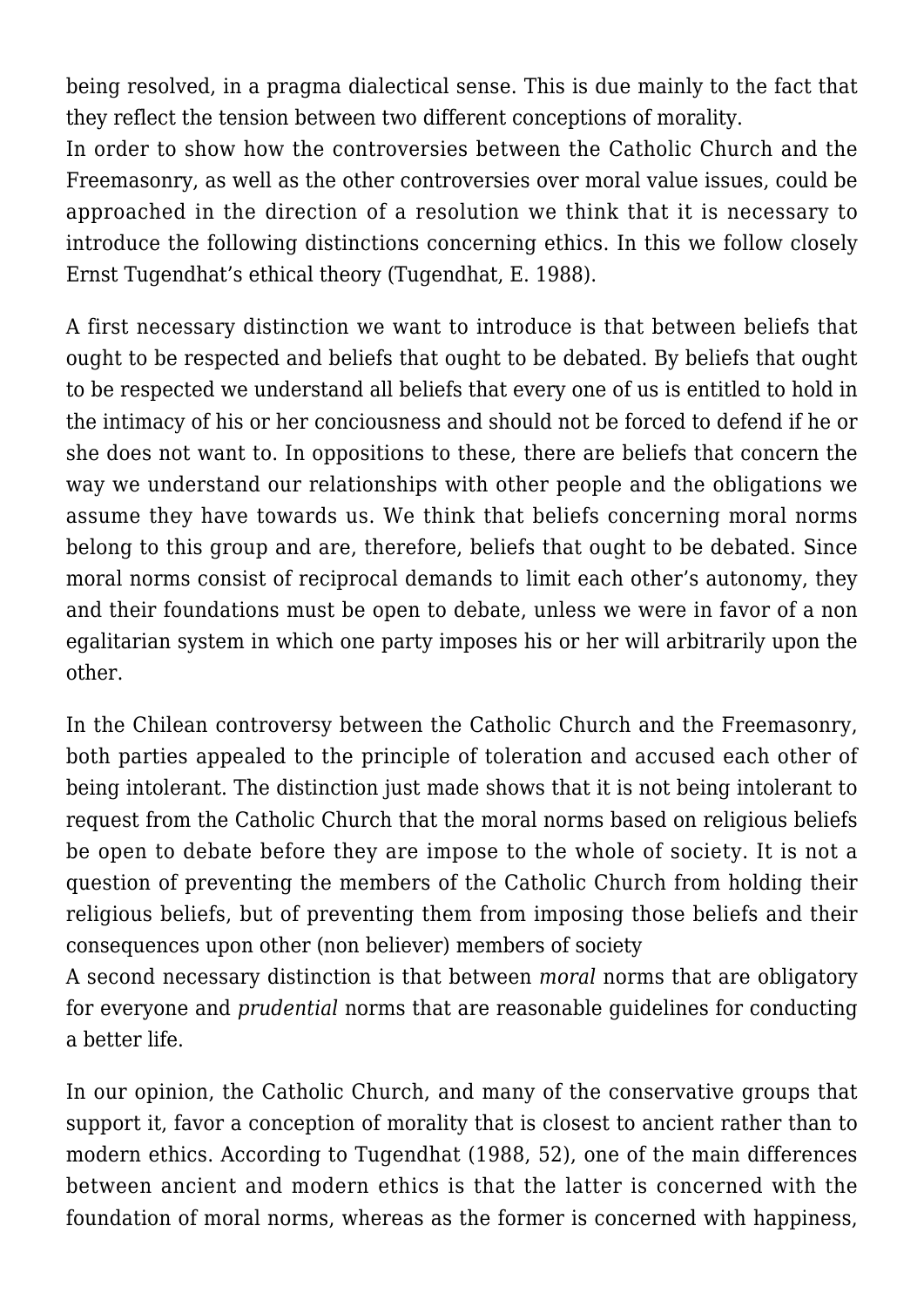as equivalent to leading a good life. Tugendhat further explains that while the question concerning the word "good" referred in ancient ethics to what is good (agathon) for the individual, i.e., to his or her happiness (eudaimonia), in modern ethics it is referred to intersubjective norms answering the question of what to do with respect to others (Tugendhat 1988, 52). Although the Greeks also had a concern for morality in this sense, but called it "beautiful" (kalon) rather than "good" (agathon), they finally equated morality and happiness, establishing that what is good in the first sense (kalon) in what is truly good in the second sense (agathon) (Tugendhat 1988, 53). According to this view, no one can truly be happy who is not at the same time a moral person. This conception seems to be quite similar to those held by traditional or religious systems of morality, such as the Catholic Church's.

This makes it possible understand why the Catholic Church and its followers are so anxious to have an influence on the decisions that affect the whole of society. They are convinced that by following the Church's moral principles the people are going to reach their true happiness.

However, as it should be clear from the next distinction we makes it is no longer possible to found moral obligations appealing to beliefs that not everyone shares in. As Tugendhat points out the question of the foundation of moral norms introduced in modern ethics can no longer be avoided. This leads to our third distinction.

A third necessary distinction is the one, already mentioned, between an authoritarian and autonomous conception of morality. According to Tugendhat, an authoritarian conception of morality is one that is founded in an appeal to "superior truths", that is, an appeal to non empirical proposition that are presupposed to be true and are used to found ethical propositions, although they themselves can only be founded on religious or traditional beliefs (Tugendhat 1988, 141). An autonomous conception of morality, on the other hand, is one that rests on the individual's personal decision of putting him or herself under the obligation of respecting moral norms in order to belong to a moral community determined by universal mutual respect.

According to Tugendhat (1988, 142), the only possible foundation for morality in modern times is the autonomous one, because they appeal to "superior truths" would inevitably lead to relativism, since the idea of a rational confrontation between the competing founding predicates would be illusory. Therefore,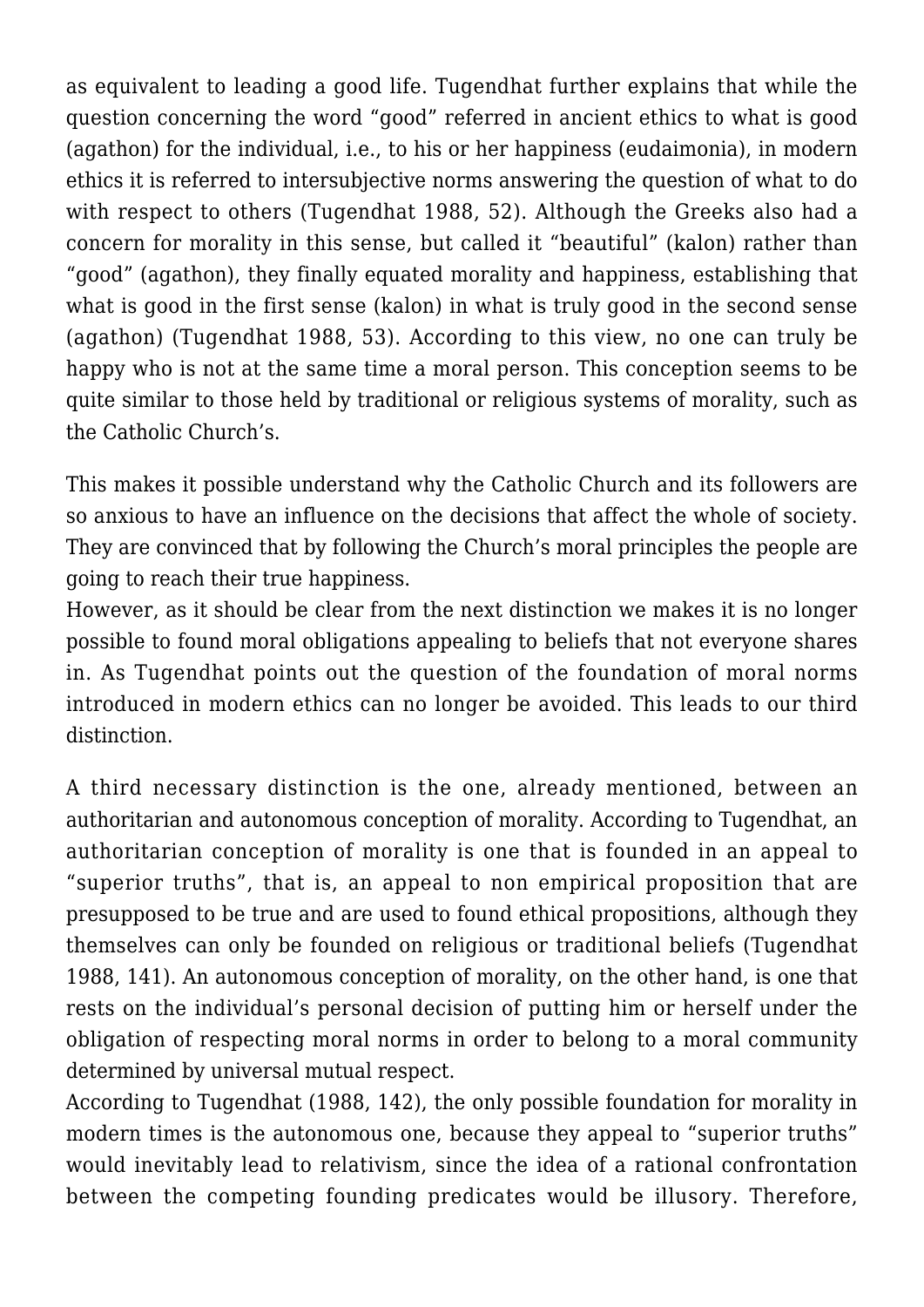although the foundation on a personal decision is weak, in that it lacks the necessity of a foundation on superior truths, it is the only one left in modernity. The alternative would be to renounce the goal of founding moral norms. But to choose this alternative would be equivalent in practice to favor ethical relativism and, as a consequence, to accept that the stronger impose their norms upon the weaker members of society.

The obvious consequence of this is that neither the Catholic Church nor any other "factual power" has the right to impose upon the whole of society moral obligations that are not founded autonomously, i.e., that are not of the kind that anyone would voluntarily subject himself to in order to belong to a moral community. This means that moral norms should be able to be argued for in a rational environment, and all members of society, especially children, should be helped in making a decision in favor of morality. This represents a challenge for the whole of society, but especially for educators who want to prepare citizens to be able to participate effectively in public debate and to influence decisions that affect al people.

The role of dialogue in developing critical thinking and reasonableness has been sufficiently established by the Philosophy for Children (Cf. Lipman 1991). Also our own work on education for democracy in Chile has been based on the influence that philosophical dialogue can have in developing rational and democratic attitudes in children (Vicuña & López 1994).

Underlying these educational approaches there is an ideal of reasonableness that is expressed in favoring critical discussion as the way of searching to understand and to clarify concepts, and to reach agreements in personal interactions.

This ideal of reasonableness is best summarized, in our view, in the PDA rules for a critical discussion. The PDA proposes to treat argumentation "as a rational means to convince a critical opponent and not as a mere persuasion" and establishes that the dispute "should not be just terminated, no matter how, but resolved by methodically overcoming the doubts of a rational judge in a well regulated critical discussion". (Eemeren, F. H. Van & Grootendorst, R. 1992, 10-11)

An analysis of the rules for critical discussion as they are formulated in the PDA (Eemeren, F. H. Van & Grootendorst, R. 1992, 208-09) permits us to look at the principles on which it is founded. They are respect, honesty, consistency and rationality.

In the following charts we present a summary of the principles underlying each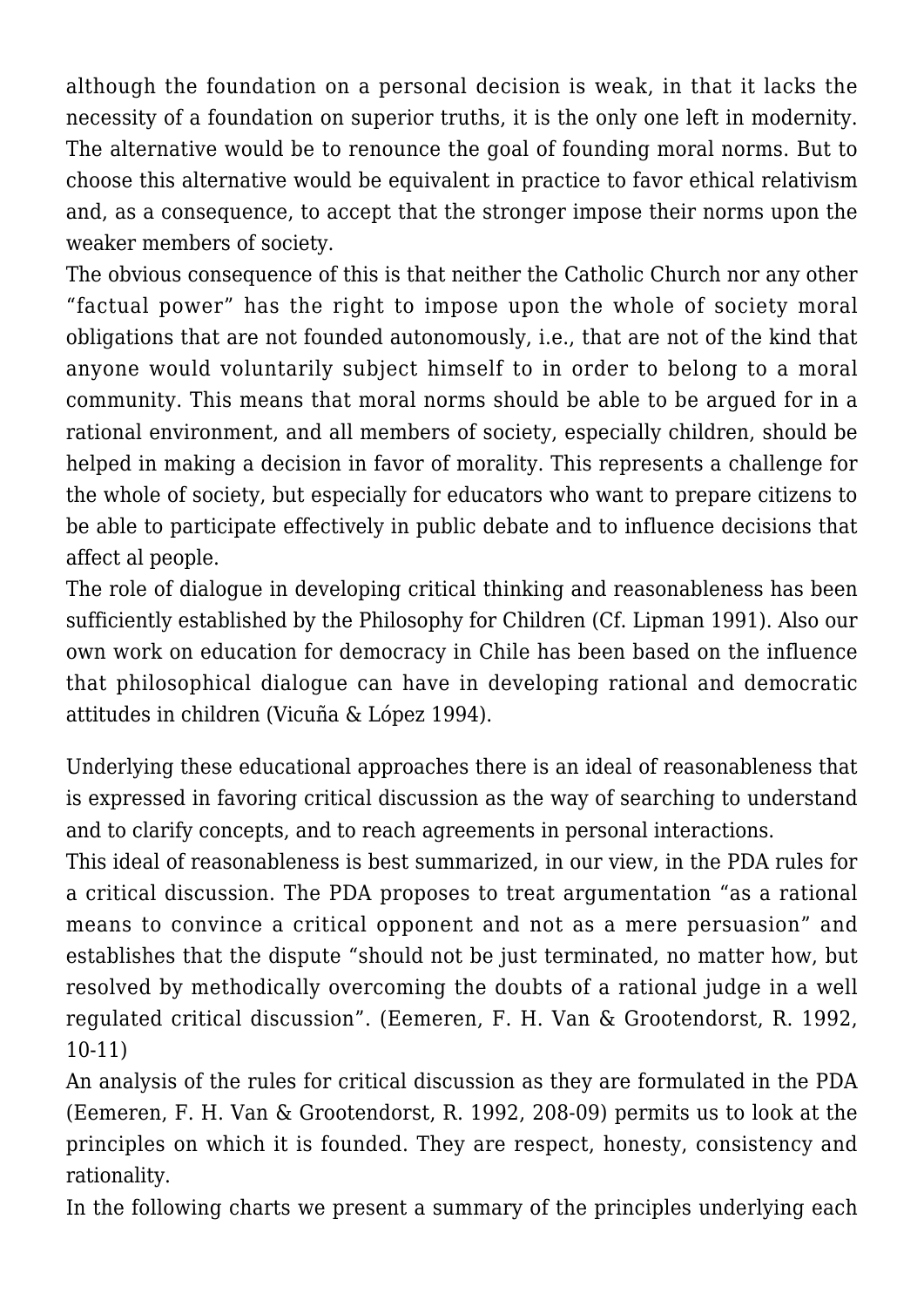rule as we see them according. The contents of the rules are indicated in parenthesis.

Rule:

- 1. (freedom of expression): Respect and Tolerance
- 2. (responsibility and consistency): Honesty
- 3. (relevance): Rationality
- 4. (relevance): Rationality
- 5. (truthfulness, avoidance of manipulation): Honesty
- 6. (truthfulness, avoidance of manipulation): Honesty
- 7. (using appropriate argumentation): Rationality
- 8. (using logically valid arguments): Rationality
- 9. (responsibility and consistency): Honesty
- 10. (avoidance of manipulation, truthfulness): Honesty and Rationality

We think that the commitment to rationality, the ideal of consistency, honesty, avoidance of manipulation, and the recognition of the other person's right to disagree or to think differently, that are the basis of the PDA rules for a critical discussion, represent ways of respecting other human being as such. Therefore, learning to respect these rules in arguing not only leads to the establishment of better conditions for achieving a resolution of the dispute, but also to the building of a community of mutual respect.

A society where citizens are willing to work out reasonable agreements about difficult issues that divide them is a society that has developed in itself the seeds for growing into a pluralistic and moral society. Our Chilean society is far from approaching these ideas, but we are certain that teaching argumentation following the PDA guidelines is a major contribution towards approaching these goals.

It is important to note, however, that a critical discussion can only exist when the two parties are willing to enter the discussion and to respect the rules in order to resolve it. It is in this sense that we consider that there is a limitation in the rules for a critical discussion, since no one can be forced to enter the discussion or even to be rational. In the controversies analyzed in this paper it is manifest that the parties are often irrational. Therefore, it is necessary to stimulate the development of a moral consciousness so that the people are more willing to participate in the building of a pluralistic society.